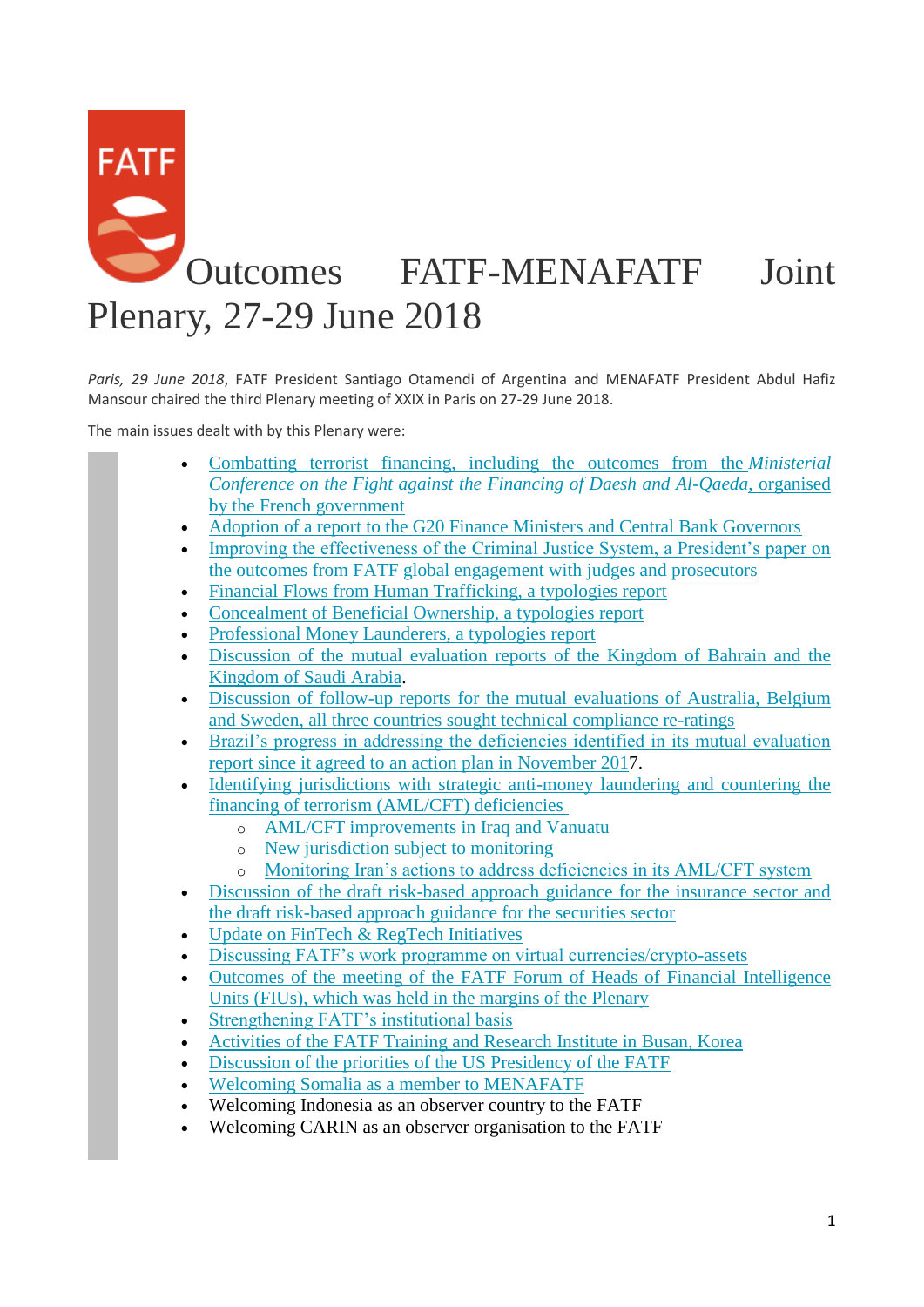# Combatting terrorist financing, including the outcomes from the Ministerial Conference on the Fight against the Financing of Daesh and Al-Qaeda, organised by the French

#### government

In February 2018, the FATF adopted its second counter-terrorist financing operational plan of action, which provides a framework for a flexible and dynamic response to terrorist financing threats. FATF's role in leading global efforts in this area was highlighted at the international conference on tackling the financing of terrorism ("No Money for Terror"), at the initiative of French President Macron, which took place in Paris on 25-26 April 2018. The closing statement demonstrated the high-level commitment of participating jurisdictions and organisations to work together to block terrorists' financial flows and recognised the important role of the FATF and FSRBs. The FATF Plenary discussed the synergies between the conclusions of the statements and its counterterrorist financing strategy. Delegates also discussed ongoing and completed work in the areas of focus of the FATF's strategy.

Improving the identification and understanding of terrorist financing risks remains a core element of the FATF's strategy and delegates discussed ongoing work in this area, including the review of risk, threats and vulnerabilities associated with crypto-assets, and an update on the financing methods employed by ISIL, AQ and affiliates.

The global implementation of effective counter-terrorist financing measures is essential to choke off financial flows with links to terror. The FATF Plenary discussed the ongoing review of the effective implementation of measures concerning risk, policy and coordination (IO1), investigation & prosecution (IO9), and preventive measures & financial sanctions (IO10). The outcomes of the Argentinean Presidency's initiative of FATF outreach to judges and prosecutors (see below) will also contribute to more effective terrorist financing investigations and prosecutions.

### Adoption of a report to the G20 Finance Ministers and Central Bank Governors

The Plenary discussed the FATF's report to the G20 Finance Ministers and Central Bank Governors. This report sets out FATF's progress, since its last update to G20 in March 2018, on its work programme to respond to the increasing use of virtual currencies/crypto-assets for money laundering and terrorist financing. This work will be one of the priorities of the FATF under the US Presidency.

The report also includes an update on FATF's work to counter the financing of terrorism and proliferation, improve transparency and the availability of beneficial ownership information, the President's initiative of FATF engagement with judges and prosecutors, de-risking and FinTech, RegTech.

# Improving the effectiveness of the Criminal Justice System

Under the Argentinean Presidency, one of FATF's priorities was to enhance engagement with national Prosecution Services and other experts within Criminal Justice Systems. Prosecutors and the judiciary are an important component of AML/CFT efforts. A series of regional workshops brought together practitioners as well as representatives to gather and share experiences and views on the challenges and good practices in investigating and prosecuting money laundering and terrorist financing cases, and seizing and confiscating criminal proceeds and instrumentalities. FATF President Santiago Otamendi presented a paper on the outcomes of this global engagement with judges and prosecutors which will contribute to making investigation, prosecution of terrorist and money launderers more effective. The final report, Anti-money laundering and counter terrorist financing for judges and prosecutors, highlights the relevant underlying and supporting elements of the wider AML/CFT regime. It also provides good practices in the investigation, prosecution and conviction for both money laundering and terrorist financing; confiscation; and mutual legal assistance, extradition & other cooperation.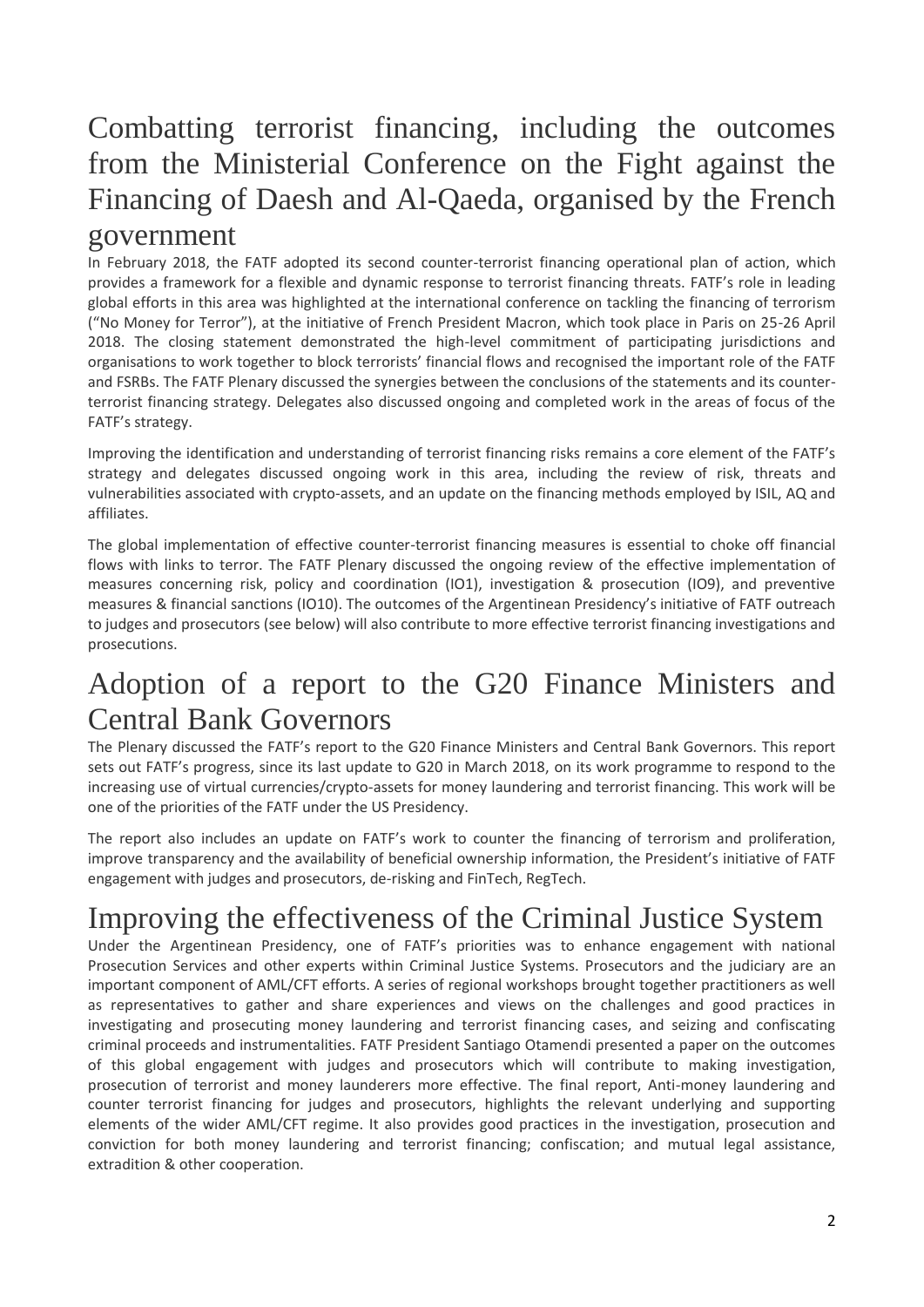# Financial Flows from Human Trafficking

Human trafficking is one of the most heinous and profitable proceeds-generating crimes in the world. The Plenary adopted a joint FATF-APG report which analyses the financial flows associated with the fast-growing crime of human trafficking, both as a money laundering predicate and potential source of terrorist financing. The report updated the FATF's 2011 Human Trafficking report. The report provides good practices and indicators specific to the type of human trafficking as specified in the Palermo Protocol: human trafficking for forced labour, sexual exploitation or for the removal of organs. The report also responds to a call from the UN Security Council for the FATF to consider the links between human trafficking and terrorist financing.

# Concealment of Beneficial Ownership

Legal persons, legal arrangements and professional intermediaries play important roles in facilitating business growth and development. But, they can also be misused, providing criminals with structures that help them conceal the proceeds of crime. The Plenary adopted a joint FATF-Egmont Group study that looks at the mechanisms and techniques that can be used to obscure the ownership and control of illicitly obtained assets, drawing on over 100 case studies, the experiences of law enforcement experts, the outcomes of FATF Mutual Evaluation Reports, and the insights provided by academic reports and other studies. The report aims to raise awareness with national authorities, financial institutions and other professional service providers about the risks involved.

### Professional Money Launderers

Professional money launderers (PMLs) provide services to criminals and organised criminal groups by laundering the proceeds of their illegal activities. They may provide the entire infrastructure for complex ML schemes (e.g. a 'full service') or construct a unique scheme tailored to the specific needs of a client that wishes to launder the proceeds of crime. This report identifies the specialist skill sets that PMLs offer their clients in order to hide or move their proceeds, and provides a detailed explanation of the roles performed by PMLs to enable authorities to identify and understand how they operate. This report also provides recent examples of financial enterprises that have been acquired by criminal enterprises or co-opted to facilitate ML. This report aims to assist authorities to target PMLs, as well as the structures that they utilise to launder funds, in order to disrupt and dismantle the groups that are involved in proceeds-generating illicit activity so that crime does not pay.

# Mutual evaluation reports of Bahrain and Saudi Arabia

The Plenary discussed the joint FATF-MENAFATF mutual evaluation reports of Bahrain and Saudi Arabia, which set out the level of effectiveness of each country's AML/CFT system and their level of compliance with the FATF Recommendations. The reports were prepared on the basis of the FATF Methodology for assessments, which requires countries to take into account the effectiveness with which AML/CFT measures are implemented, as well as technical compliance for each of the FATF Recommendations. The Plenary discussed the key findings, priority actions, and recommendations regarding each country's AML/CFT regime. The mutual evaluation reports are expected to be published by September 2018 after the quality and consistency review, in accordance with procedures.

### Mutual evaluation follow-up reports of Australia, Belgium and Sweden

The Plenary discussed the progress that Australia, Belgium and Sweden have made since their mutual evaluation reports were adopted in 2015 for Australia and Belgium, and 2017 for Sweden. All three countries have made progress since the publication of their mutual evaluation report. For each country, the FATF Plenary agreed to re-rate a number of FATF Recommendations to reflect the country's current level of technical compliance. After a quality and consistency review, the FATF will publish the follow-up reports which set out the actions that these countries have taken to strengthen the effectiveness of their measures to combat money laundering and the financing of terrorism and proliferation.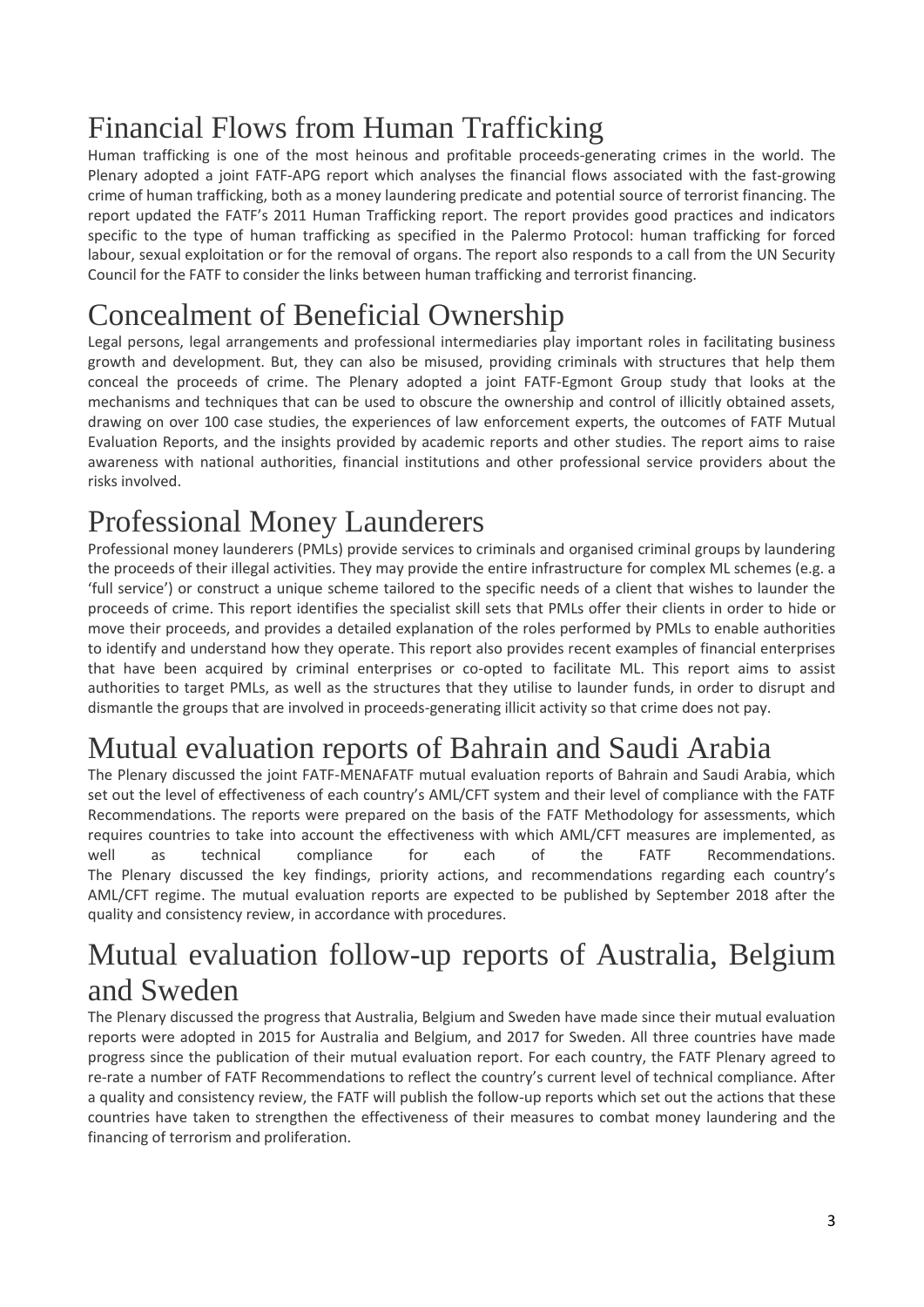# Brazil's progress in addressing the deficiencies identified in its mutual evaluation report

The FATF recognises that Brazil has taken further steps to improve its counter terrorist financing regime; however deficiencies remain regarding targeted financial sanctions and Brazil has failed to meet the deadlines in the action plan it agreed to. As such, this is now a membership issue for the FATF to consider in February 2019 and Brazil is encouraged to address those deficiencies as soon as possible.

### Identifying jurisdictions with strategic AML/CFT deficiencies

The FATF maintains its February 2018 public documents which identify jurisdictions that may pose a risk to the international financial system, with the amendments set out below:

- [Jurisdictions with strategic AML/CFT deficiencies for which a call for action applies.](http://www.fatf-gafi.org/publications/high-riskandnon-cooperativejurisdictions/documents/public-statement-june-2018.html)
- [Jurisdictions with strategic AML/CFT deficiencies for which they have developed an action plan with the](http://www.fatf-gafi.org/publications/high-riskandnon-cooperativejurisdictions/documents/fatf-compliance-june-2018.html)  [FATF](http://www.fatf-gafi.org/publications/high-riskandnon-cooperativejurisdictions/documents/fatf-compliance-june-2018.html)

#### Jurisdictions no longer subject to monitoring

The FATF congratulated Iraq and Vanuatu for the significant progress made in addressing the strategic AML/CFT deficiencies identified earlier by the FATF and included in their respective action plans.

Both countries will no longer be subject to the FATF's monitoring under its on-going global AML/CFT compliance process, and will work with their FATF-Style Regional Bodies MENAFATF (Iraq) and APG (Vanuatu) as they continue to further strengthen their AML/CFT regime.

#### New Jurisdiction subject to monitoring

FATF has identified Pakistan as a jurisdiction with strategic AML/CFT deficiencies. The country has developed an action plan with the FATF to address the most serious deficiencies. The FATF welcomed the high level political commitment of Pakistan to their action plan.

#### Monitoring Iran's actions to address deficiencies in its AML/CFT measures

In June 2016, the FATF welcomed Iran's high-level political commitment to address its strategic AML/CFT deficiencies, and its decision to seek technical assistance in the implementation of the Action Plan. Given that Iran provided that political commitment and the relevant steps it has taken, the FATF decided in February 2018 to continue the suspension of counter-measures.

Since November 2017, Iran has established a cash declaration regime and introduced draft amendments to its AML and CFT laws. However, Iran's action plan has expired with a majority of the action items remaining incomplete. Iran should fully address its remaining action items, including by: (1) adequately criminalising terrorist financing, including by removing the exemption for designated groups "attempting to end foreign occupation, colonialism and racism"; (2) identifying and freezing terrorist assets in line with the relevant United Nations Security Council resolutions; (3) ensuring an adequate and enforceable customer due diligence regime; (4) ensuring the full independence of the Financial Intelligence Unit and requiring the submission of STRs for attempted transactions; (5) demonstrating how authorities are identifying and sanctioning unlicensed money/value transfer service providers; (6) ratifying and implementing the Palermo and TF Conventions and clarifying the capability to provide mutual legal assistance; (7) ensuring that financial institutions verify that wire transfers contain complete originator and beneficiary information; (8) establishing a broader range of penalties for violations of the ML offense; and (9) ensuring adequate legislation and procedures to provide for confiscation of property of corresponding value.

The FATF is disappointed with Iran's failure to implement its action plan to address its significant AML/CFT deficiencies. Given the Iranian government's continued efforts to finalize and pass amendments to its AML and CFT laws, the FATF decided at its meeting this week to continue the suspension of counter-measures. The FATF urgently expects Iran to proceed swiftly in the reform path to ensure that it addresses all of the remaining items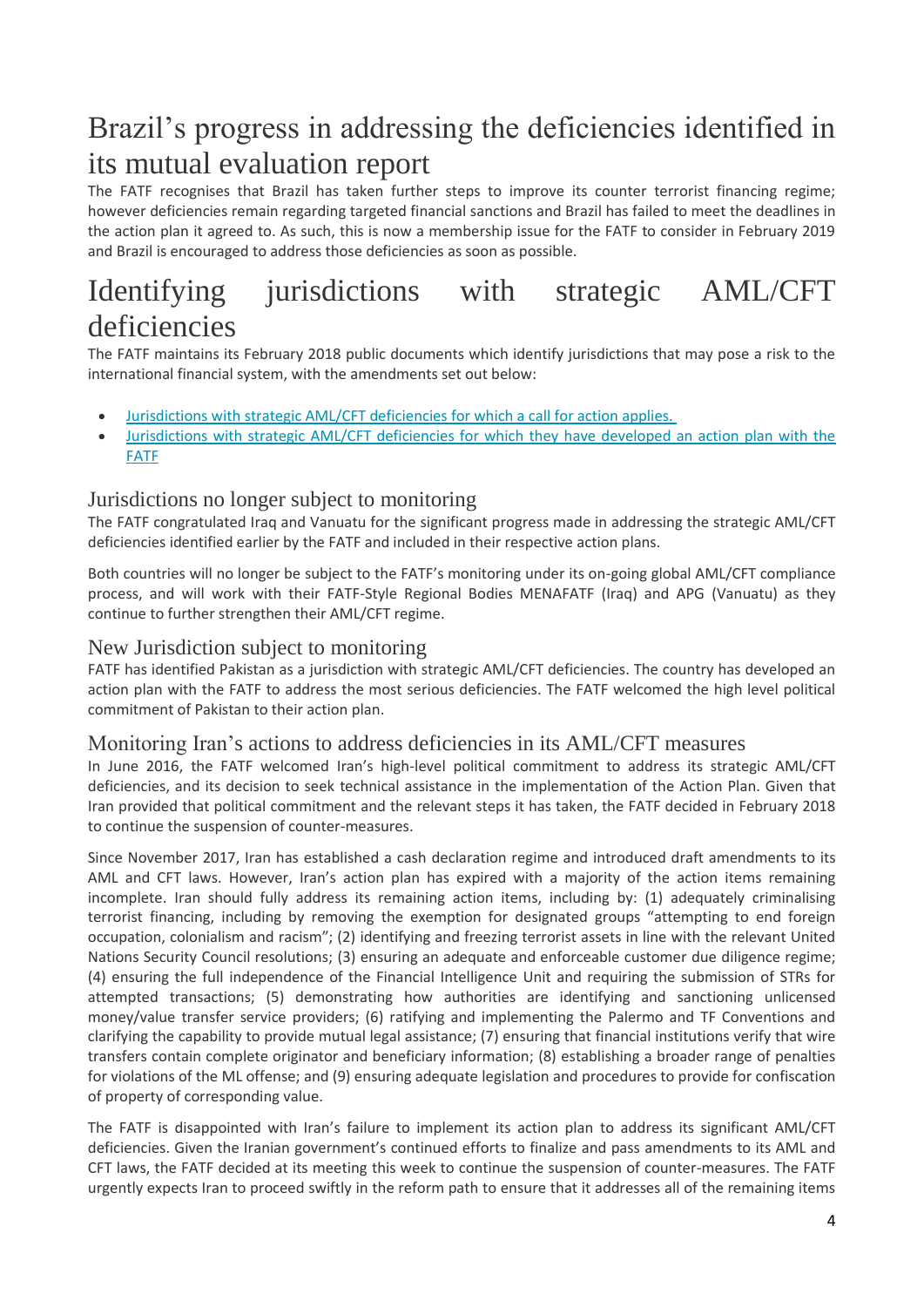in its Action Plan by completing and implementing the necessary AML/CFT reforms, in particular enacting the necessary legislation. We expect Iran to enact amendments to its AML and CFT laws and ratify the Palermo and TF Conventions in full compliance with the FATF Standards by October 2018, otherwise, the FATF will decide upon appropriate and necessary actions at that time.

Iran will remain on the FATF Public Statement until the full Action Plan has been completed. Until Iran implements the measures required to address the deficiencies identified in the Action Plan, the FATF will remain concerned with the terrorist financing risk emanating from Iran and the threat this poses to the international financial system. The FATF, therefore, calls on its members and urges all jurisdictions to continue to advise their financial institutions to apply enhanced due diligence to business relationships and transactions with natural and legal persons from Iran, consistent with FATF Recommendation 19.

### Discussion of the draft risk-based approach guidance for the insurance sector and the draft risk-based approach guidance for the securities sector

Delegates discussed two draft risk-based approach guidance papers. These papers will be released for public consultation following the Plenary. The finalised reports, which will take into account the feedback received during the public consultation, will be adopted by the FATF Plenary in October 2018.

# Update on FinTech & RegTech Initiatives

The Plenary heard an update on FATFs ongoing work concerning FinTech and RegTech, including plans for the next FATF FinTech and RegTech Forum which will be held jointly with the Eurasian Group (EAG) in Hangzhou, China on 4-5 September 2018, and presentations by the United Arab Emirates and Tunisia.

### FATF's work programme on virtual currencies/cryptoassets

Delegates discussed FATF's comprehensive work programme to urgently address the money laundering and terrorist financing vulnerabilities of virtual currencies/crypto-assets. FATF continues its work to actively monitor and understand how criminals and terrorists can use virtual currencies/crypto assets to launder the proceeds of crime or move funds to support terror. The FATF agreed to initiate a project on investigative best practices related to virtual currencies/crypto-assets to assist law enforcement in the light of the growing risks. FATF's has begun its review of guidance and standards to determine if changes are necessary to clarify their application to virtual currencies/crypto-assets and promote a more consistent regulatory approach, taking into account the results of FATF's stocktake exercise of the different national regulatory approaches. The FATF will hold an intersessional meeting in September on how the FATF Standards apply to virtual currencies/crypto-assets.

### Outcomes of the meeting of the FATF Forum of Heads of Financial Intelligence Units (FIUs), which was held in the margins of the Plenary

FATF Heads of FIUs met in the margins of the FATF Plenary to discuss the cooperation between FIUs and intelligence services and follow-up on earlier discussions on the importance of FIU autonomy and independence.

The private sector plays an important role in detecting and reporting suspicious transactions. For the first time, the meeting of FATF Heads of FIUs also included private sector participants during the discussions on enhancing the effectiveness of suspicious transaction reporting (STR) regimes and the quality of financial intelligence.

# Strengthening FATF's institutional basis

FATF members discussed options to reinforce the FATF's legal capacity, international standing and independence.